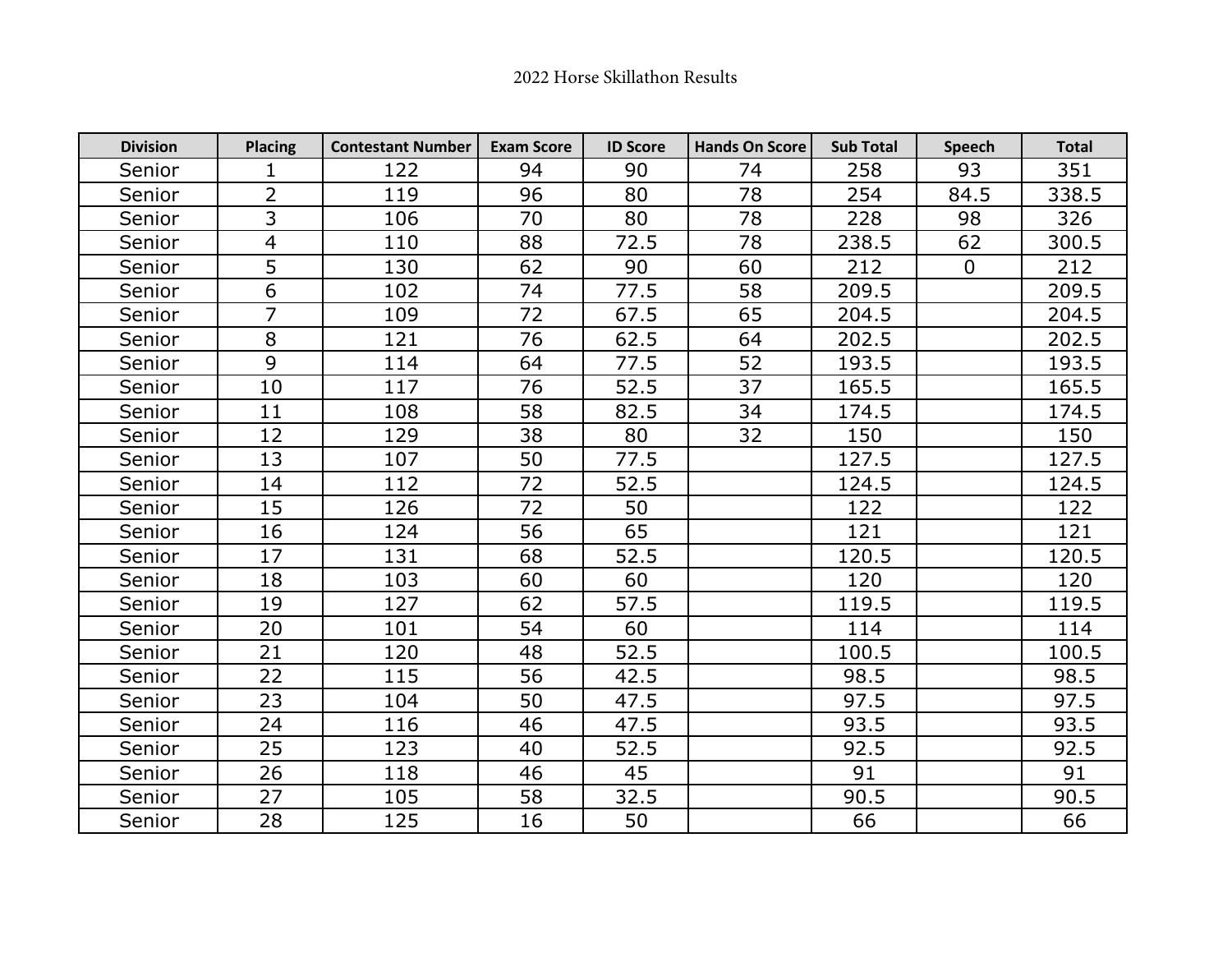| <b>Division</b> | <b>Placing</b> | <b>Contestant Number</b> | <b>Exam Score</b> | <b>ID Score</b> | <b>Hands On Score</b> | <b>Sub Total</b> | <b>Total</b> |
|-----------------|----------------|--------------------------|-------------------|-----------------|-----------------------|------------------|--------------|
| Intermediate    |                | 206                      | 90                | 82.5            | 88                    | 260.5            | 260.5        |
| Intermediate    | $\overline{2}$ | 220                      | 78                | 92.5            | 82                    | 252.5            | 252.5        |
| Intermediate    | 3              | 222                      | 86                | 87.5            | 44                    | 217.5            | 217.5        |
| Intermediate    | 4              | 204                      | 60                | 82.5            | 72                    | 214.5            | 214.5        |
| Intermediate    | 5              | 203                      | 62                | 85              | 66                    | 213              | 213          |
| Intermediate    | 6              | 205                      | 74                | 65              | 56                    | 195              | 195          |
| Intermediate    | 7              | 214                      | 68                | 72.5            | 50                    | 190.5            | 190.5        |
| Intermediate    | 8              | 209                      | 58                | 67.5            | 58                    | 183.5            | 183.5        |
| Intermediate    | 9              | 202                      | 66                | 65              | 40                    | 171              | 171          |
| Intermediate    | 10             | 215                      | 68                | 52.5            | 47.5                  | 168              | 168          |
| Intermediate    | 11             | 221                      | 62                | 57.5            | 43                    | 162.5            | 162.5        |
| Intermediate    | 12             | 207                      | 48                | 62.5            |                       | 110.5            | 110.5        |
| Intermediate    | 13             | 219                      | 60                | 50              |                       | 110              | 110          |
| Intermediate    | 14             | 211                      | 52                | 57.5            |                       | 109.5            | 109.5        |
| Intermediate    | 15             | 201                      | 46                | 52.5            |                       | 98.5             | 98.5         |
| Intermediate    | 16             | 210                      | 50                | 57.5            |                       | 107.5            | 107.5        |
| Intermediate    | 17             | 213                      | 54                | 50              |                       | 104              | 104          |
| Intermediate    | 18             | 218                      | 52                | 45              |                       | 97               | 97           |
| Intermediate    | 19             | 212                      | 50                | 45              |                       | 95               | 95           |
| Intermediate    | 20             | 216                      | 44                | 45              |                       | 89               | 89           |
| Intermediate    | 21             | 217                      | 44                | 32.5            |                       | 76.5             | 76.5         |